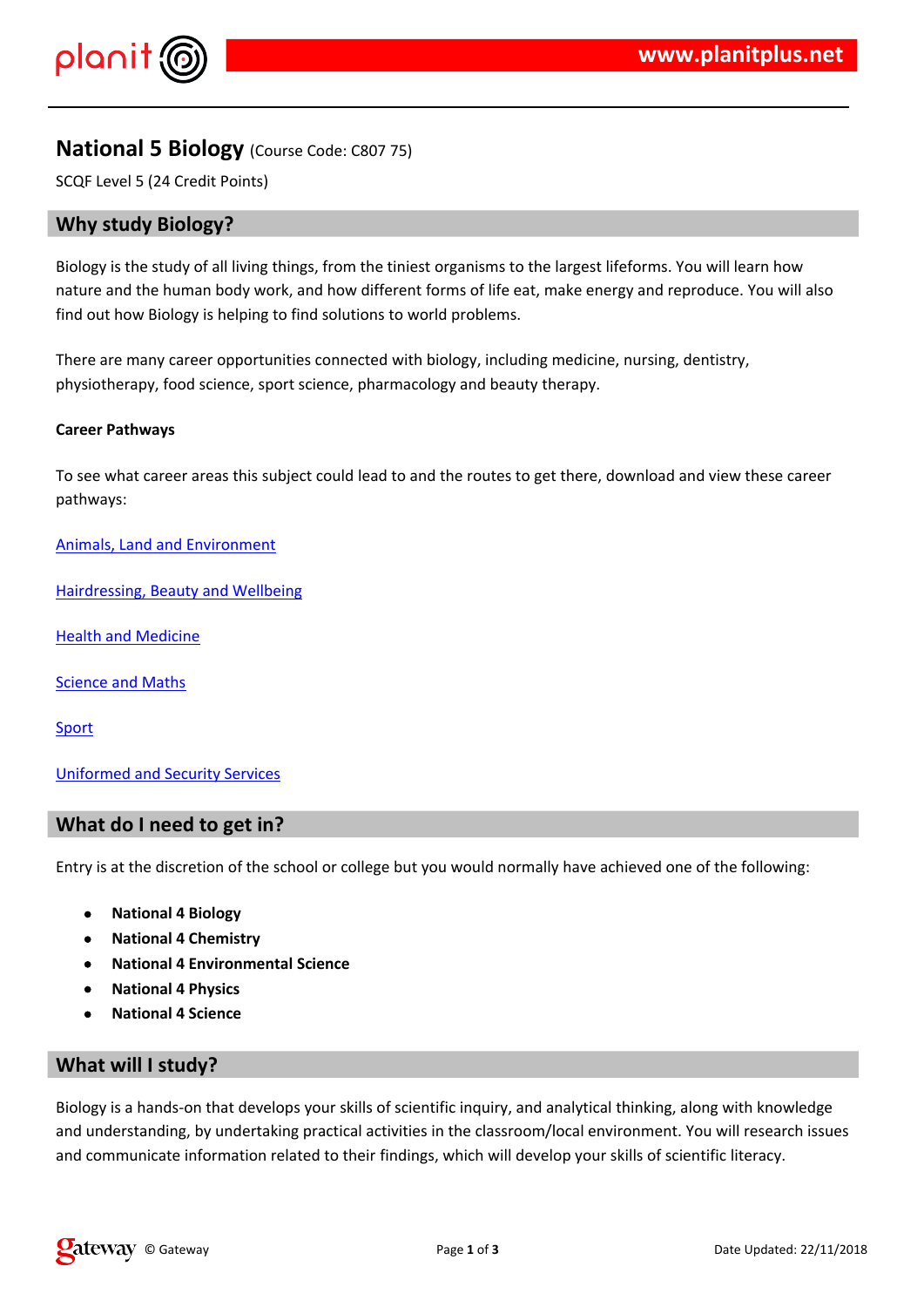$0() /$  / \* %  $+$ 

 $#$ 

 $,$  %## # &

/ # # / 9 & / #\*# \* / & 92 & ( / % & % & 9 % & 9 & & %& %& 9 & % % & +

 $\frac{1}{2}$ 

 $,$  %## # &

/%& & /## \$&//\*& & %#/ % & 9 / % & 9 " %% & % & % & & / 9 & ; \* ;  $8\%$  \* # 9 & - % & \* % # + # & 9&

 $$ \%$ 

 $\frac{8}{10}$  % # #  $\frac{4}{10}$  &

\* 9 % %- %&&% \* 9 ( & ( % 9 & %& / & \*"9# %  $\sqrt{2}$  $/ \frac{9}{6}$  +

 $\frac{8}{4}$ 

 $0($  /  $*$  & ( /  $*$  & &' (

\* & & 8 % & ( \* . / % & ) / % (& \* . & / % &  $\left($ % <  $8 * 8$  (\* . +  $*$  & &

 $($  % &  $*$  &  $/$  \* & % #  $*$  -  $/$  (  $\qquad$  # " & % /  $\qquad$  / (#) & / & %## & %& %& \$ \& % & \* & / \* & & & % ## - & ## \*  $1$  % ( #% % / % & 2  $2$  ( %

 $0(8 \t% 8 \t% 12 +$   $12 +$   $12 +$ 

 $\%$  - (  $\&\#$  . / (% " / / ## \*/ & & & +  $0($ 

 $0()$ \* & % < +

 $\mathcal{E}$ 

 $\frac{10}{6}$  #% & #  $2<sup>1</sup>$  $2$  /%\* & '% #: % & #  $2888\%8888''\%$